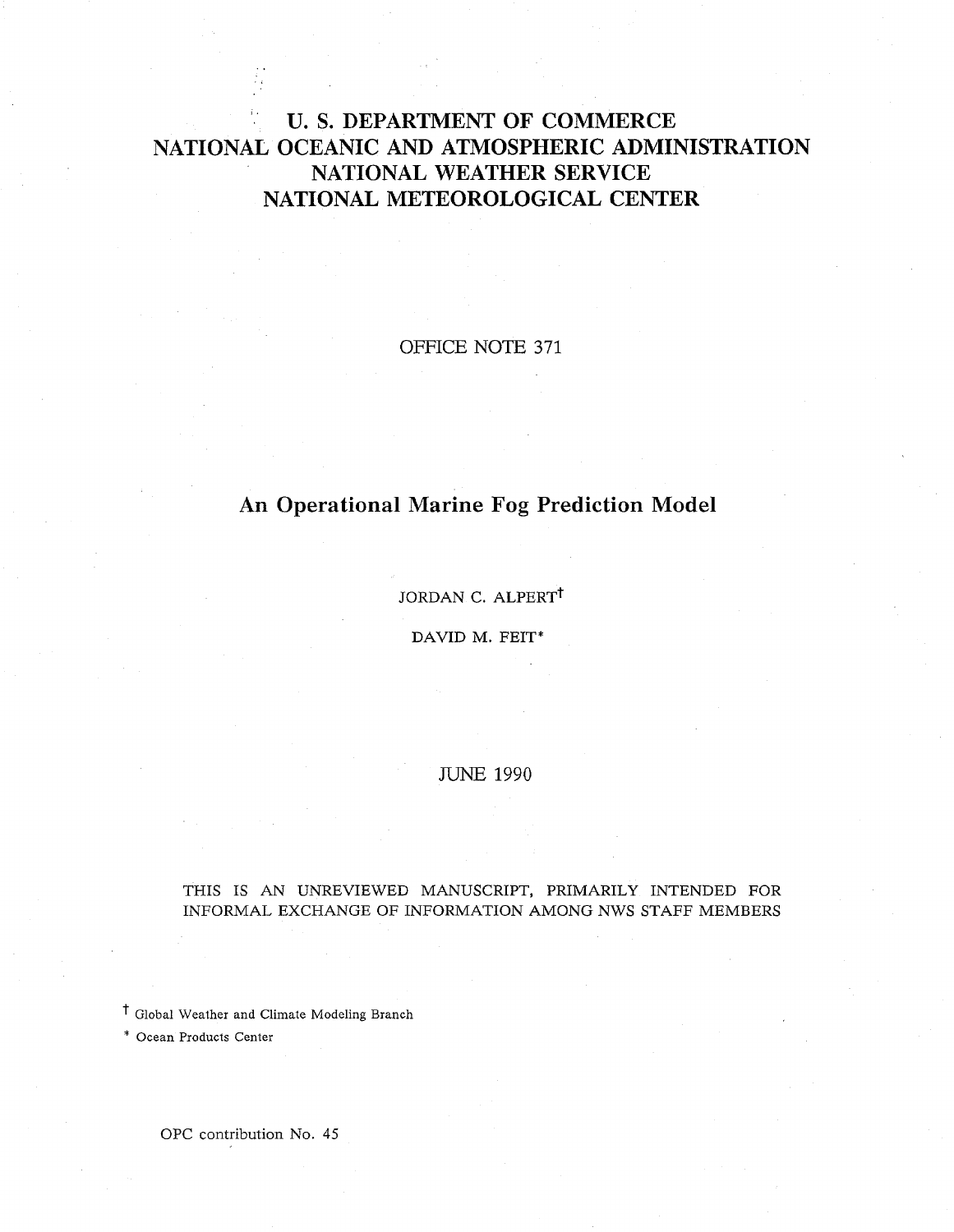### **An Operational Marine Fog Prediction Model**

Jordan C. Alpert and David M. Feit NOAA/NMC, Development Division Washington D.C. 20233

### **Abstract**

A major concern to the National Weather Service marine operations is the problem of forecasting advection fogs at sea. Currently fog forecasts are issued using statistical methods only over the open ocean domain but no such system is available for coastal and offshore areas. We propose to use a partially diagnostic model, designed specifically for this problem, which relies on output fields from the global operational Medium Range Forecast (MRF) model. The boundary and initial conditions of moisture and temperature, as well as the MRF's horizontal wind predictions are interpolated to the fog model grid over an arbitrarily selected coastal and offshore ocean region. The moisture fields are used to prescribe a droplet size distribution and compute liquid water content, neither of which is accounted for in the global model. Fog development is governed by the droplet size distribution and advection and exchange of heat and moisture. A simple parameterization is used to describe the coefficients of evaporation and sensible heat exchange at the surface. Depletion of the fog is based on droplet fallout of the three categories of assumed droplet size.

Comparison of three months of model results over the Atlantic seaboard with ship data show realistic forecasts of fogbound areas. The MRF initial conditions are used to update the fog model boundaries, thus supplying "perfect forecasts" for the fog model

 $-1 -$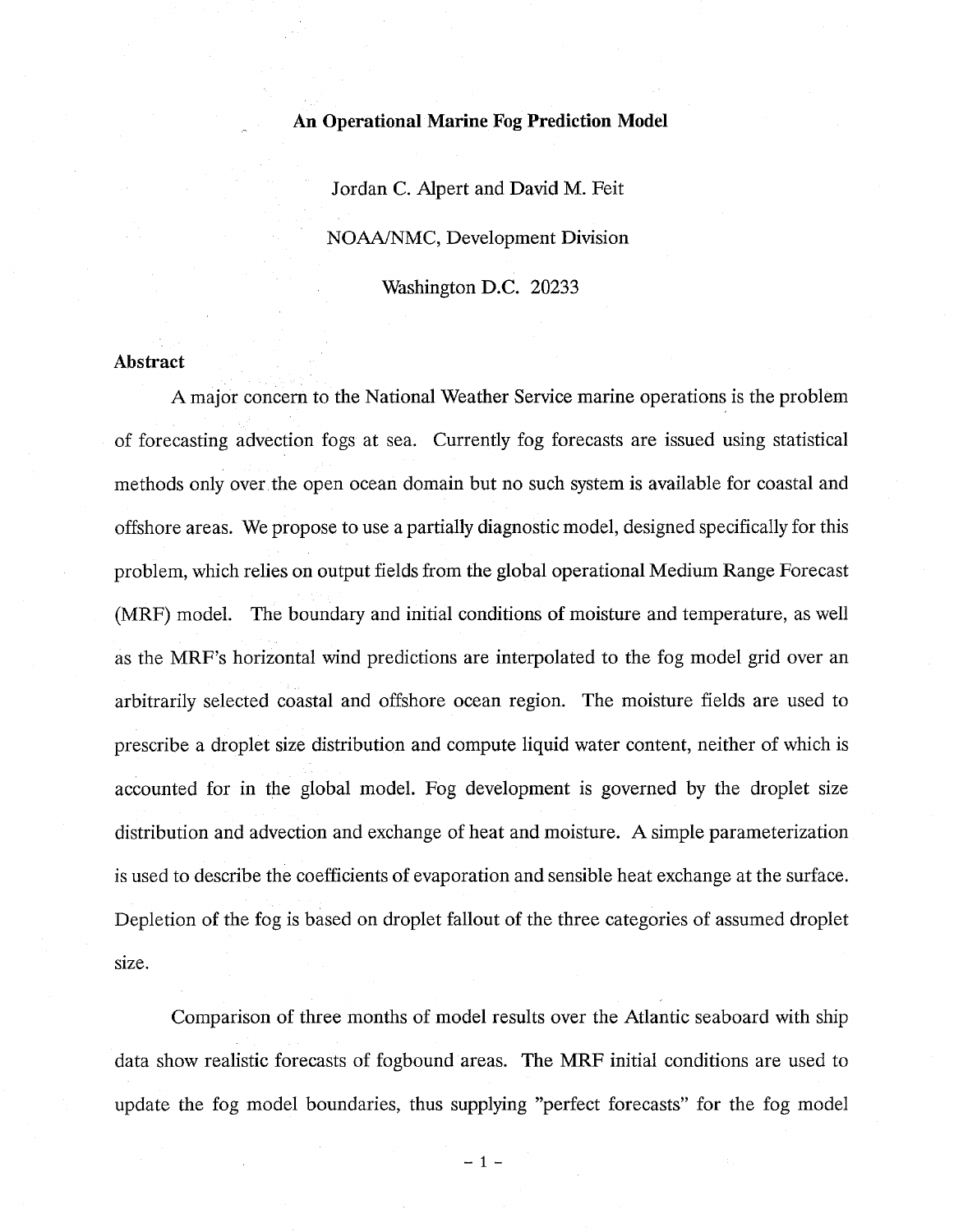boundary conditions. Liquid water droplet concentrations are used to infer the relative intensity of fog and compare well with visibility reports from ship locations. It should be noted, however, that the verification of fog at sea is hampered by the limited amount of routinely available ship observations. The model also successfully predicted situations in which no fog was present when similarly verified with ship data. These results show that diagnostic models can be developed for specific regional applications based on numerical weather forecasts made with large scale global models.

### **Introduction**

Advection fogs at sea are a persistent problem of major concern to the marine meteorologist. Fog formed in this manner seriously hampers navigation and is hazardous to marine transportation. Some of the results from numerical simulations of marine advection fogs by Feit (1972) and Barker (1973), suggest that one can successfully develop a predictive technique for maritime fog in an operational setting. The operational aspect imposes a number of technical problems and requirements on a marine fog model. These include ensuring timely forecasts, consistent accuracy, and obtaining initial and boundary conditions from ocean regions that may contain few observations.

Forecasting mesoscale fog formation and dissipation has been attempted in two basic ways: (1) through an empirical approach using data; and (2) through a theoretical approach based on the physical processes involved. An example of the former approach is the study by Taylor (1917). Taylor produced what is still the most definitive case study of advection fog along the Grand Banks. More recently Burroughs (1989) developed a statistical method of predicting fog over the open oceans of the northern hemisphere oceans. This method is nowimplemented in the current NMC operational system and produces routine fog forecasts

 $-2 -$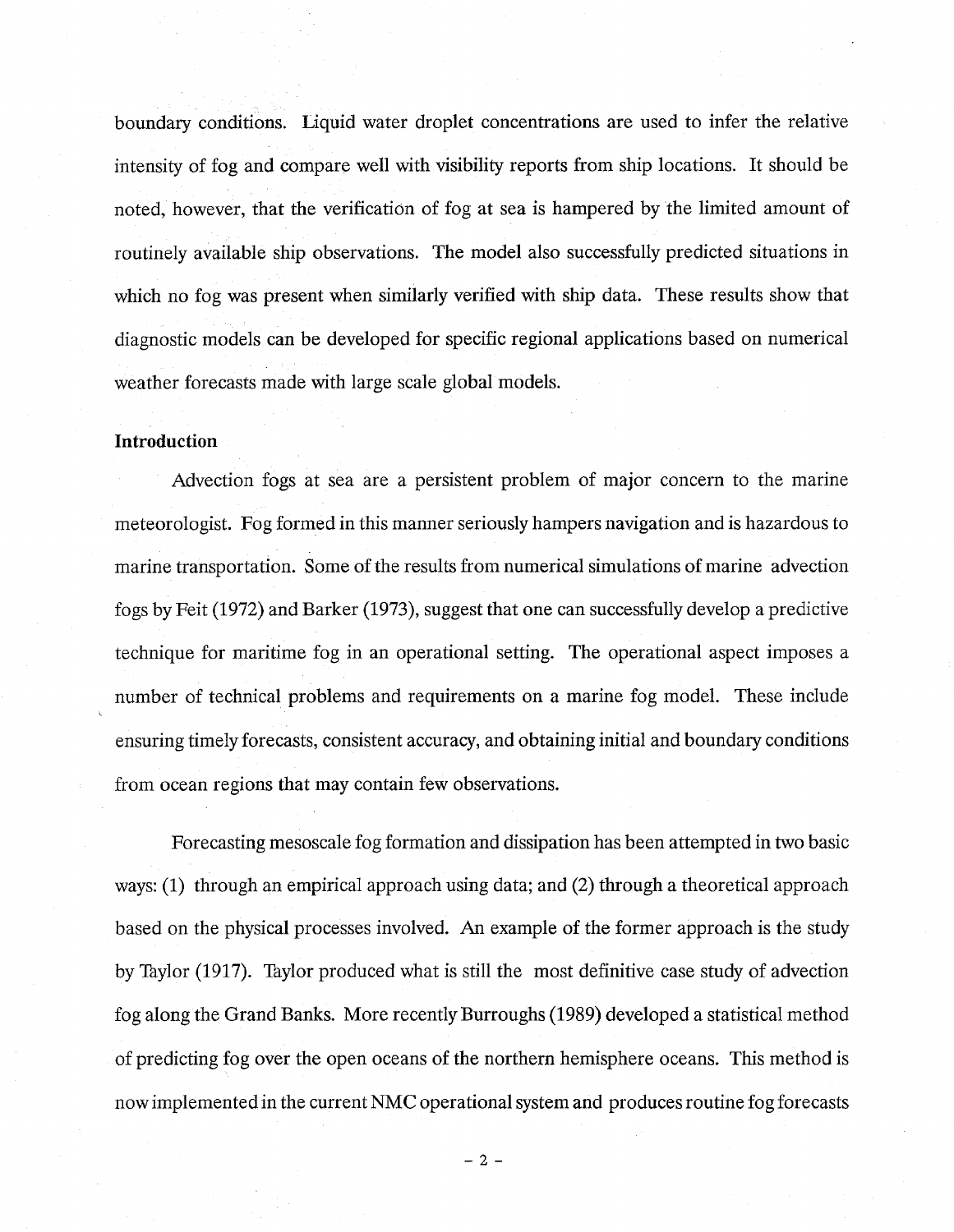during the warm season (Apr-Oct). Pettersen (1939), Swinbank (1945) and George (1960) also sought out empirical relations while the work of Rodhe (1962), Fisher and Caplan (1963) and Barker (1973) are representative of the second approach. The latter is an example of a dynamical fog model for use over ocean areas. However, the model described in the present paper is the first dynamical model routinely used in an operational setting.

Advective fogs are formed when the trajectory of the air brings it from a warmer underlying surface to a colder underlying surface. For this reason it is primarily a spring-summer phenomenon which occurs most commonly in and near coastal regions. Some preferred areas are the Grand Banks region in the Atlantic and the waters near Japan.

# **Model Description**

To simulate the formation of fog and stratus, time dependent changes of temperature, water vapor and liquid water content are predicted. The changes in the atmospheric variables of temperature, water vapor and liquid water content are described by the following equations:

$$
\frac{\partial \Theta}{\partial t} = K_h \nabla_h^2 \Theta + \frac{\partial}{\partial z} \left( K_z \frac{\partial \Theta}{\partial z} \right) - \vec{V}_3 \cdot \nabla \Theta + S_H
$$

$$
\frac{\partial q}{\partial t} = K_h \nabla_h^2 q + \frac{\partial}{\partial z} \left( K_z \frac{\partial q}{\partial z} \right) - \vec{V}_3 \cdot \nabla q + S_q
$$

$$
\frac{\partial w}{\partial t} = K_h \nabla_h^2 w + \frac{\partial}{\partial z} \left( K_z \frac{\partial w}{\partial z} \right) - \vec{V}_3 \cdot \nabla w + S_w
$$

where  $\Theta$ , is the potential temperature, q, is mixing ratio and w, is liquid water and S<sub>H</sub>, S<sub>q</sub>, and  $S_w$  are the sources or sinks of heat, water vapor or liquid water respectively. The K's in

 $-3 -$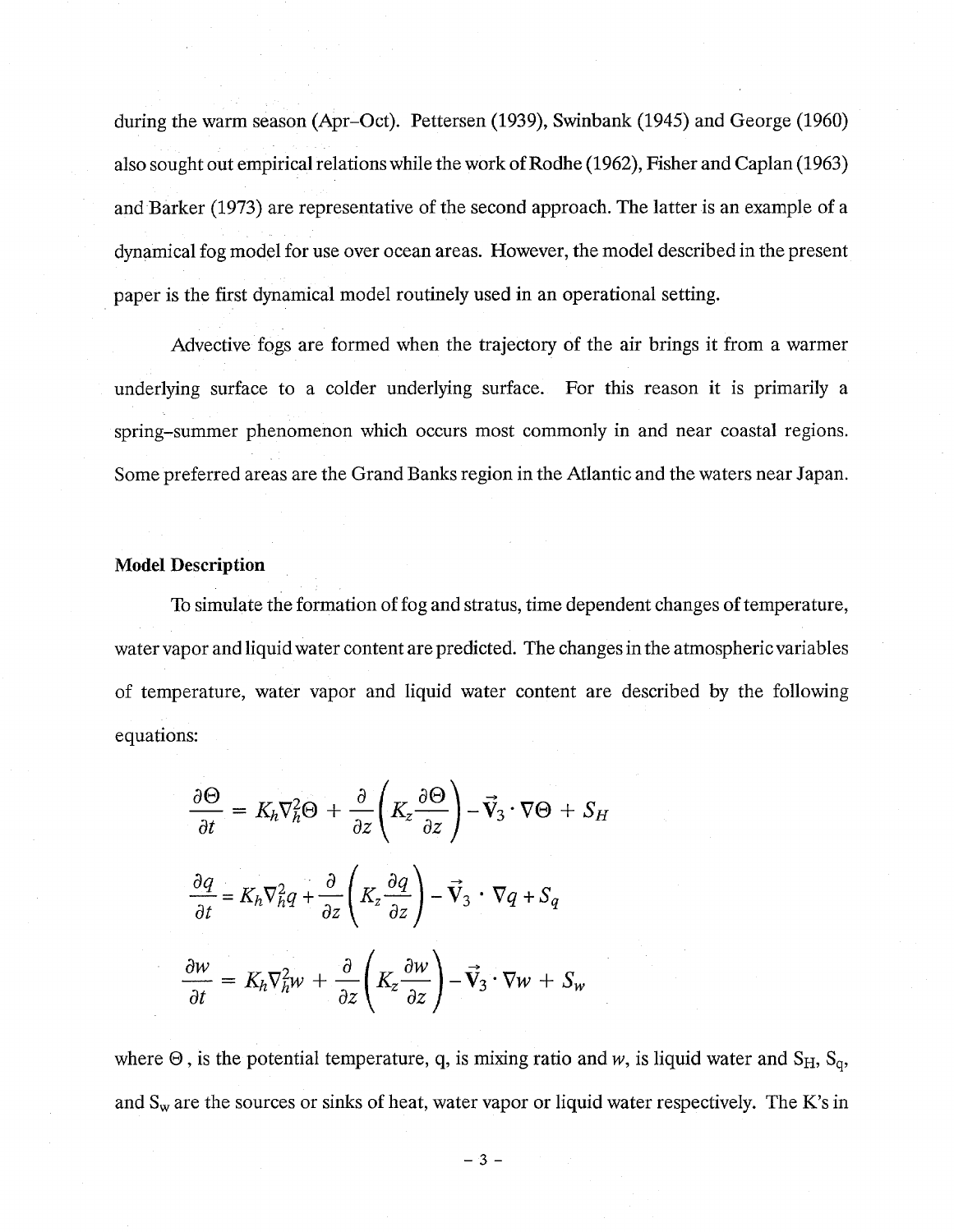the interior of the model are computed using K-theory eddy diffusion and described in the following section. The above system is solved by standard finite difference techniques.

Horizontal velocity fields for the forecast period are obtained from NMC's MRF model (Sela, 1980 and 1982). These velocities are used to advect heat, moisture and liquid water. The lateral boundary conditions and initial conditions for the fog model are supplied by the MRF model operational forecast fields. The MRF model is global spectral with triangular 80 truncation (NMC Development Division, Staff document, 1988).



Fig. 1 Fog model grid dimensions.

Experiments were carried out to find a favorable vertical and horizontal model resolution fog model. The result was a 20 by 20 point horizontal grid, 1520 km extent, 7 vertical layers, lowest model level at 25 meters above the sea surface, and top of the model close to 2 km. A diagram of the vertical and horizontal structure of the fog model domain is shown in Fig. 1. The vertical levels have been designed to approximately coincide with the

 $-4 -$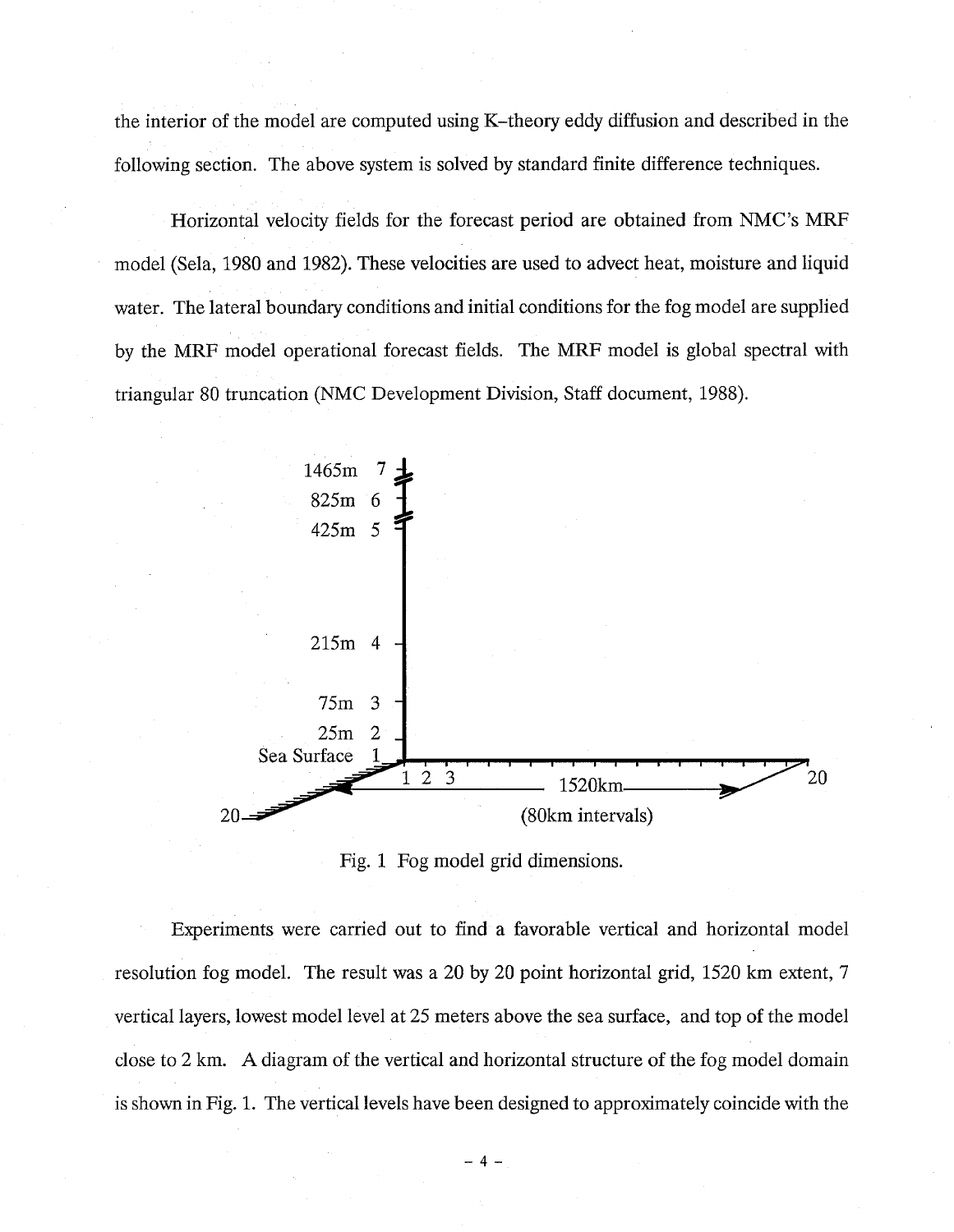first 5 MRF model sigma levels starting with the fog model level 3. The fog model level 2, at 25m, is the level used to determine the fog conditions. Experiments at a higher vertical resolution, a 20 layer model, with the lowest layer at 10 m, showed only minor differences compared to the 7 layer model.

# **Boundary and Initial Conditions**

The importance of the initial conditions can not be overestimated in fog prediction. The use of many different sources of data including satellite, aircraft, buoys, and ships is needed for this purpose. Initial conditions for the global MRF model are provided by the Global Data Assimilation System (GDAS). The GDAS (Dye and Morone, 1985) uses available observations and first guess MRF model fields to perform an optimal interpolation analysis on every 6-hour synoptic cycle. These fields contain past information due to the cycling of the simulation system so a certain amount of observed information can be advected from data rich areas to adjacent data sparse areas. The initial conditions for the fog model are obtained from the GDAS analysis. Forecast fields of winds  $(u, v)$  over the entire domain and boundary values for temperature, moisture and surface pressure  $(\Theta, q, \text{ and } P_s)$  are then obtained from the MRE The MRF does not carry liquid water content as a dependent variable or droplet size distribution which are necessary for modeling fog. Thus, an essential feature of a fog model is the inclusion of detailed moist physics, to a degree greater than is presently considered in the operational MRF.

The boundary conditions,  $\Theta$ , q, u, v, and surface pressure,  $P_s$ , are normally obtained from the MRF model and drawn from NMC operational forecast sigma level files. However, since these forecasts are not archived, the integrations following used MRF initial condition fields instead of forecasts. A sponge layer is used on lateral boundaries to facilitate a smooth

*- 5 -*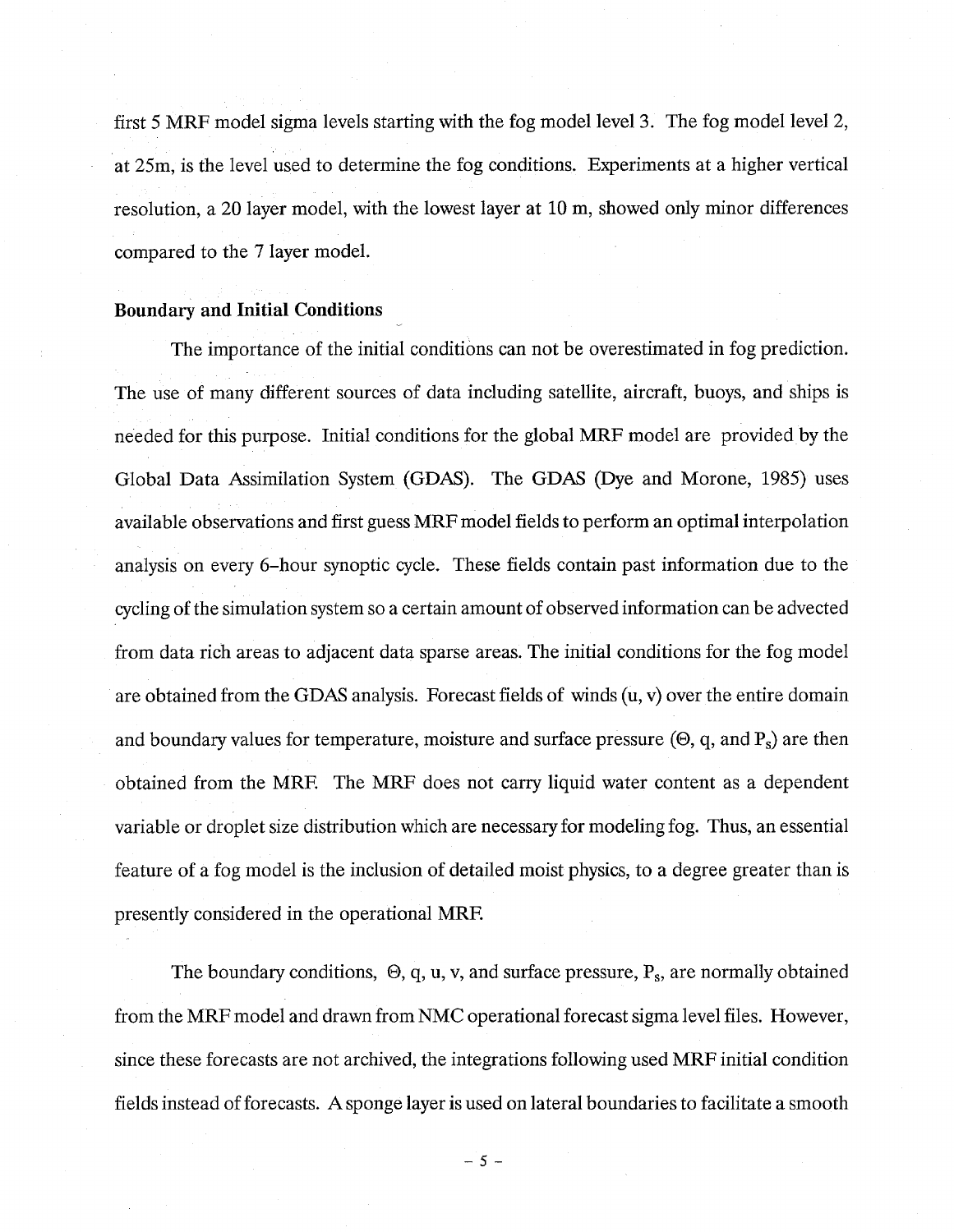transition from the large scale model to the fog model. Boundary values are updated by the fog model advective scheme only if there is advection from the fog model interior domain to the boundaries. Otherwise, the lateral boundaries are interpolated linearly in time from MRF 12 hour forecasts. The lower boundary temperature is prescribed by the Ocean Products Center blended analysis of sea surface temperature. This is held constant for the duration of the fog model run. The MRF vertical sigma coordinate is interpolated to the fog model's z coordinate. Since the horizontal resolution of the fog model is about double that of the MRF global spectral model, horizontal interpolation is used to transform the MRF's gaussian grids to the fog model's domain. Vertical motion is diagnosed from continuity.

# **First Layer Flux Calculations and Interior Diffusion**

Physical processes included in the fog model are eddy diffusion, horizontal advection, and fog droplet fallout. Fluxes of heat and water vapor are calculated starting with the following simple system of equations applied at layer 1:

$$
F_{H_1} = -\varrho c_p C_H \left(\frac{\partial \Theta}{\partial z}\right)_1 \qquad F_{E_1} = -\varrho C_E \left(\frac{\partial q}{\partial z}\right)_1 ,
$$

where: *F<sub>HI</sub>* and *F<sub>EI</sub>* are the flux of heat and water vapor respectively between the ocean and the first model layer,  $\rho$  is the air density,  $c_p$  is the heat capacity at constant pressure, and *CH* and *CE* are the exchange coefficient of sensible heat and moisture respectively. This formulation is further simplified by setting the constant for the exchange coefficients of sensible heat and evaporation/condensation equal, viz.,  $C_H = C_E = constant$ . Tests have been made of other parameterization formulations including Richardson number dependent

 $-6-$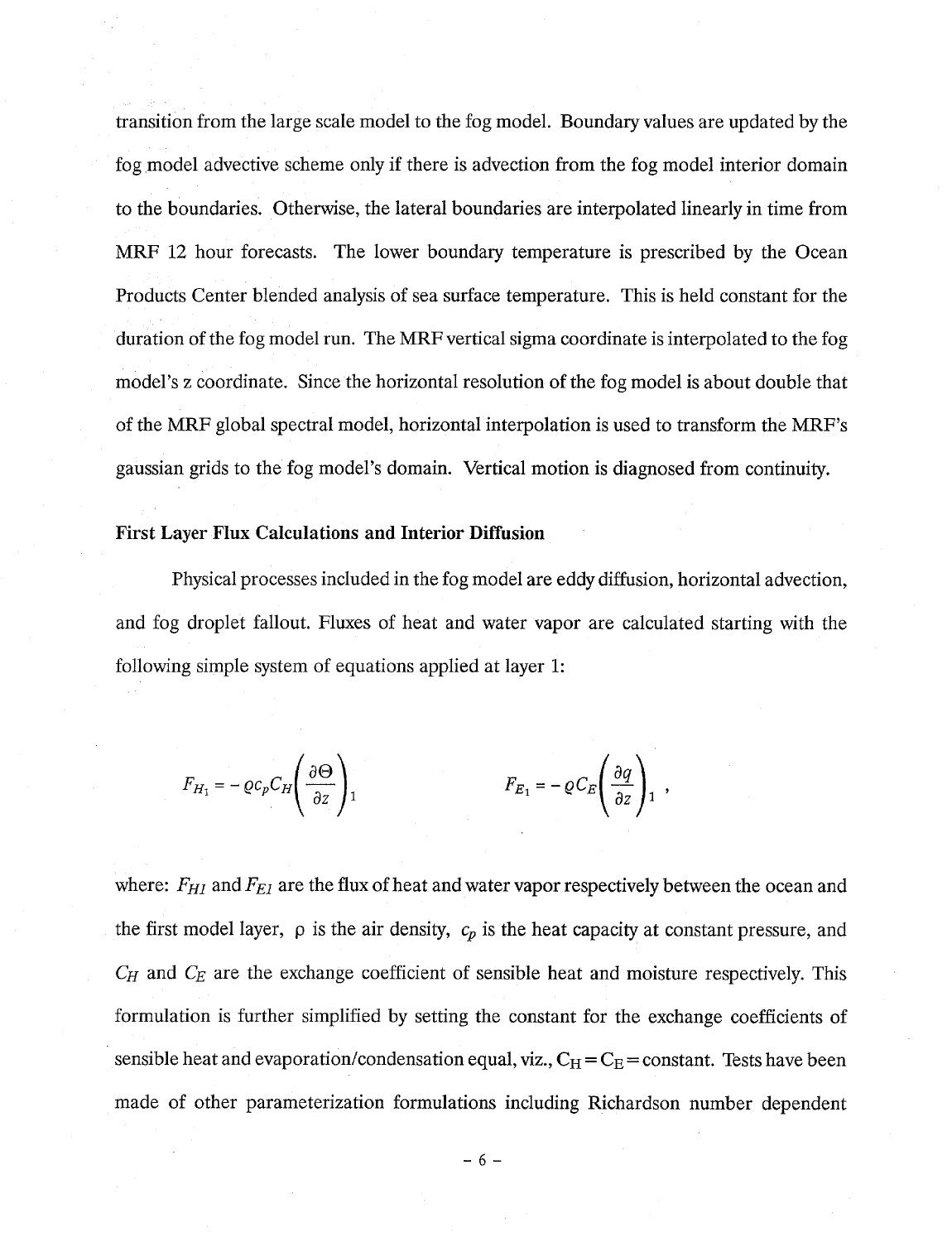formulations (Deardorff, 1968). However, the results from these experiments did not change the fog predictions substantially through 36 hours, thus, we use the simplest formulation.

The fog model diffusion is handled by calculating exchange coefficients, *Kz,* at interior model levels z for  $\Theta$ , q, and w as in Blackadar (1962):

$$
\text{Ri} < (\text{Ri})_{\text{crit}} \qquad K_z = l^2 \left| \frac{dV}{dz} \right| (1 - 18R_i)
$$

$$
Ri > (Ri)_{crit}
$$
  

$$
K_z = l^2 \frac{|\frac{d\vec{V}}{dz}|}{(1 + 18R_i)}
$$

 $where$ 

$$
l = \frac{0.4z}{1 + 0.00027z\left|\frac{U_{top}}{f}\right|}
$$

and where  $(Ri)_{crit}$  is 0.25 and  $U_{top}$  is the wind speed at the top level.

#### **Moist Processes and Fog Forecasts**

The system is adjusted by a wet bulb process to a quasi-equilibrium relative humidity of 99%. This equilibrium is achieved in the following way. If the ambient conditions indicate super saturation (relative humidity  $> 99\%$ ) one half of the excess vapor is condensed and the appropriate change to liquid water content and temperature is made. The equilibrium relative humidity is approximated by condensing either one half of the excess water vapor or evaporating one half of the liquid water content. The potential temperature is then changed by using a wet bulb adjustment as shown in Fig 2. The amount of under/over saturation, called the vapor residual value (excess or deficiency), is computed from  $E-E_s$ , where E is the water vapor pressure and  $E_s$  is the saturation vapor pressure. If the under/over saturation is greater than a critical value, then the thermodynamic calculations proceed.

 $-7-$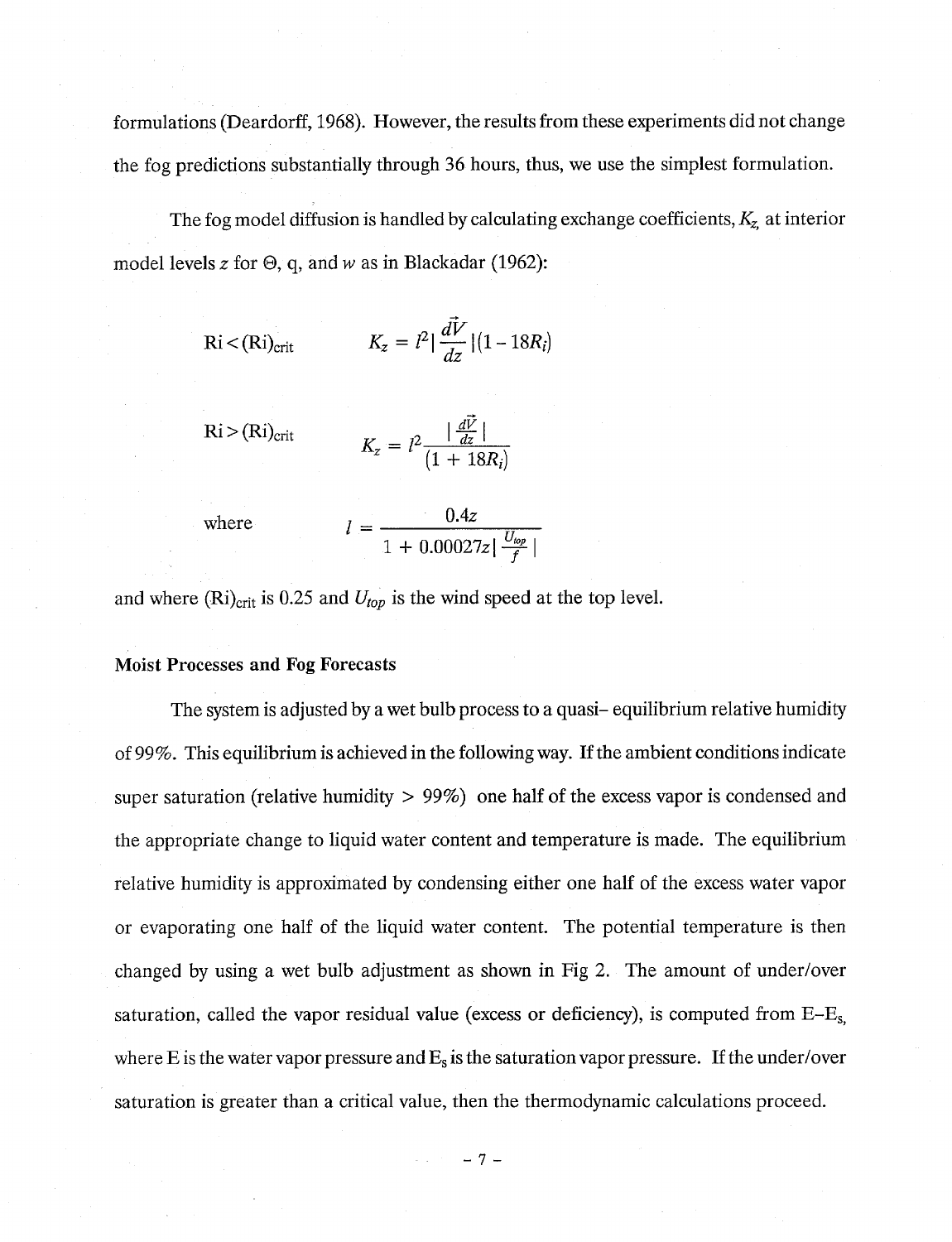

Fig. 2 Schematic fog model moist physics.

If the vapor residual is less than zero evaporation takes place. A "liquid residual" is then computed by converting one-half of this vapor residual into an equivalent amount of liquid which is subtracted from the reservoir of available liquid. A new temperature is calculated based on the amount of heat from the evaporation of water.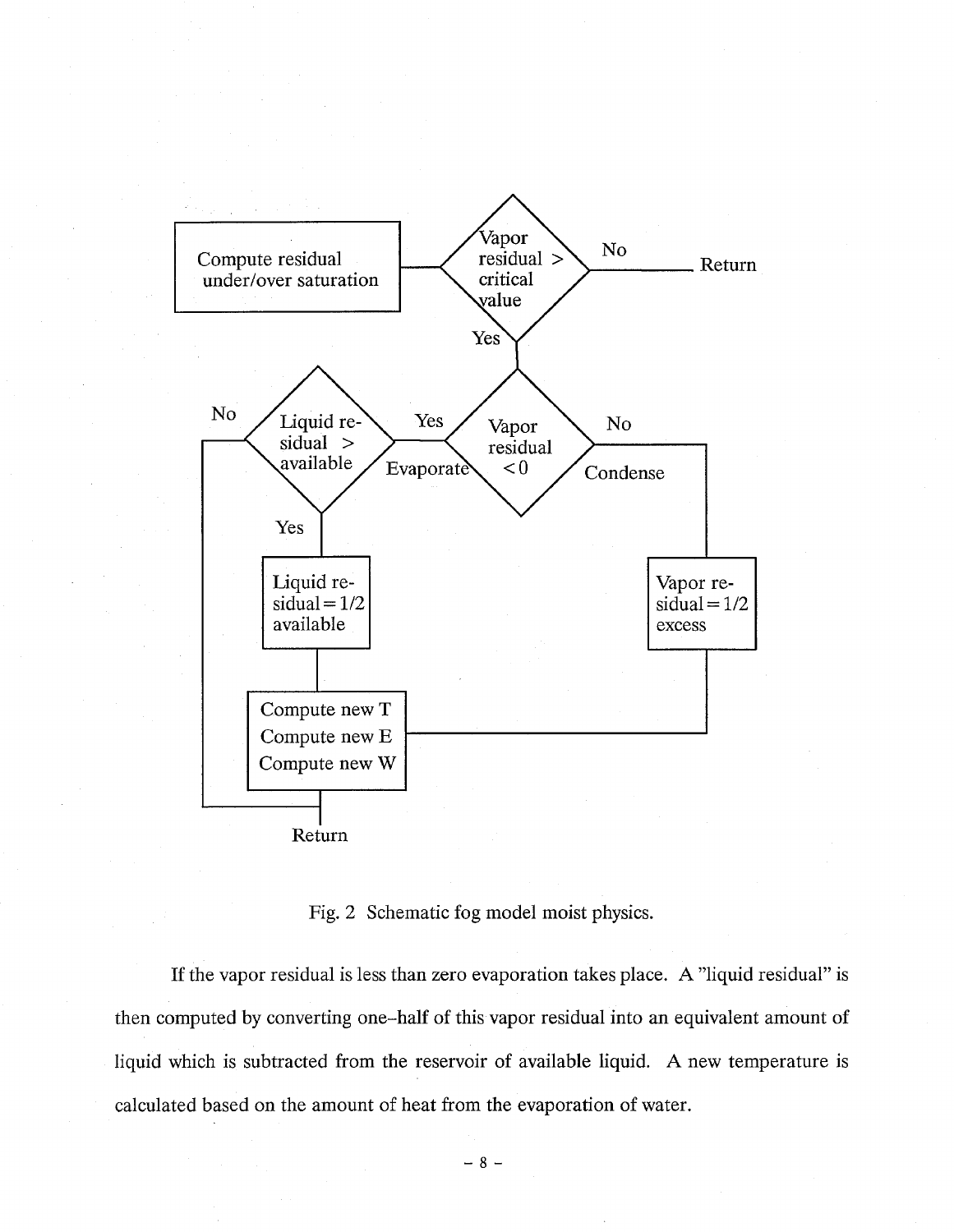If the vapor residual is greater than zero then condensation takes place. A new temperature is calculated based on the amount of heat from the condensation of water. At the same time new water vapor and liquid water is computed as a result of the new temperature. This means that at the end of the process shown in Fig 2, there is an imbalance between the temperature, water vapor and liquid water. The imbalance is allowed to persist until the next model time step where new state variables are computed and the processes shown in Fig 2 are repeated.

A simple parameterization of droplet fallout is used which contains three categories of droplet sizes as follows:

| % Number by Mass | Droplet Radius  | Terminal velocity          |
|------------------|-----------------|----------------------------|
| 25               | $5\mu$          | $0.39 \text{ cm s}^{-1}$   |
| 50               | $20\mu$         | $4.75$ cm s <sup>-1</sup>  |
| 25               | 30 <sub>µ</sub> | $10.75$ cm s <sup>-1</sup> |

The terminal velocities combined with the droplet sizes permits the flux of liquid water loss to be calculated.

The main output of the fog model is a liquid water content prediction. The relationship between liquid water content and visibility has been studied by Wiener *et. al.* (1961). Using the results of this study, Fig 3, a binary prediction of fog or no fog is made by assigning a critical value for liquid water of 0.04 grams/ $m<sup>3</sup>$ . This corresponds to a visibility of 1-2000 ft.

 $-9 -$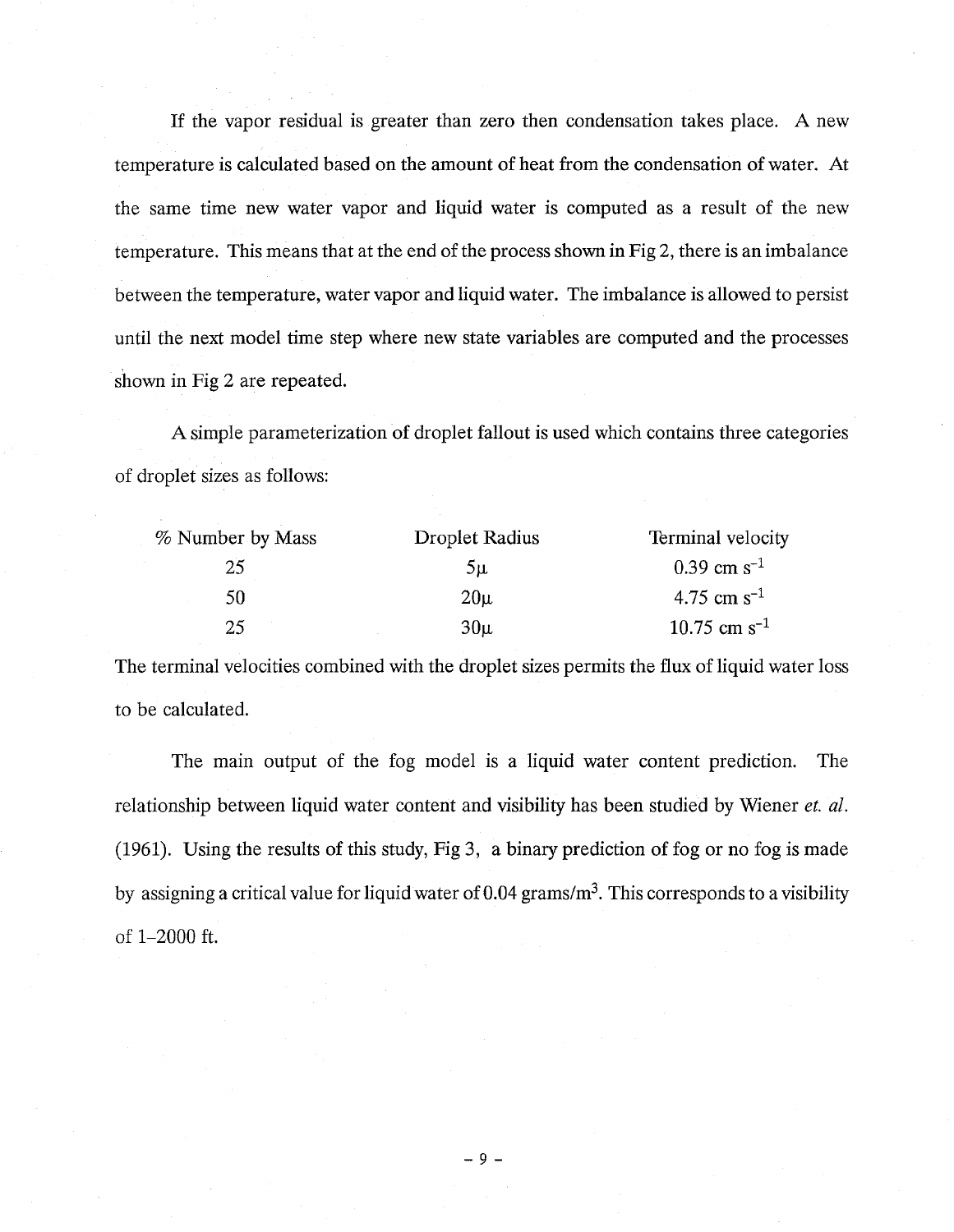

Fig. 3 Horizontal visibility in ocean fog as a function of liquid water content (after Wiener *et. al.* 1961).

# **Fog Model Verification**

For objective verification, actual ship observations were compared to model run data. The model run data was collected for three months (June, July, and August) in 1989. A total of 87 forecast days were integrated each extending to 36 hours. MRF model history fields, including liquid water content for 12, 24 and 36 hour forecast, were saved and interpolated to a form comparable with the ship observation data set. Verifying initial conditions were used to update the model boundaries at 12 hour intervals. This means that the fields used to update the fog model boundaries during the integration of these experiments are from "perfect forecasts" of the MRF model, therefore, the results of these experiments are a measure of the upper limits of the fog model's capabilities.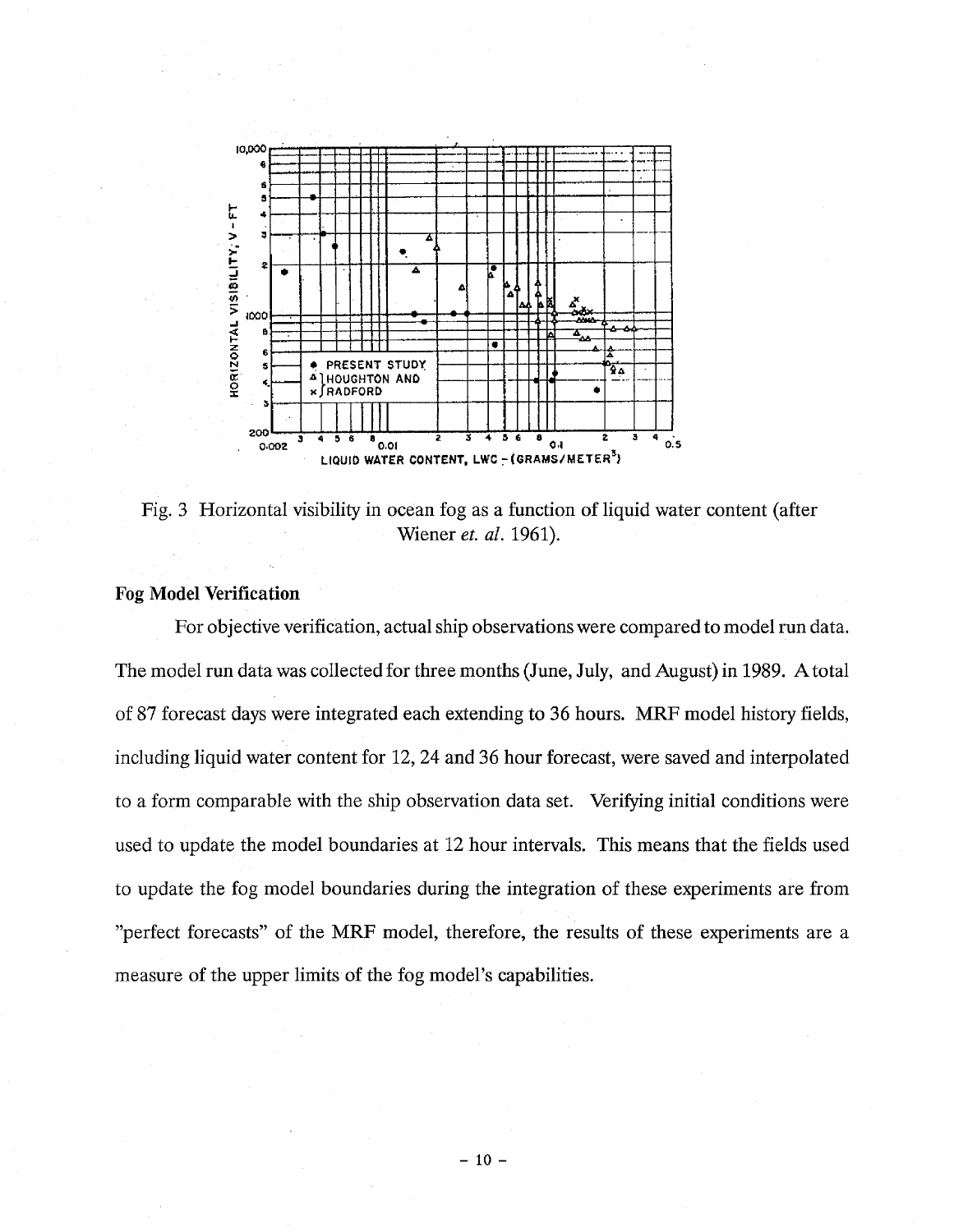

Fig. 4 Skill score (left) and the probability of detection (right) for a 36 hour fog model forecast verified against ship data. The solid line is the average score for spring from the operational statistical forecast.

The verification of the model liquid water content predictions presents certain problems. The observed present weather recorded from ship observations only has the opportunity to report one type of present weather event though several may be occurring simultaneously. For example, if rain and fog are occurring together, a not uncommon phenomena, only rain would be reported. Therefore, an upper bound was established on the predictions of liquid water content such that fog was not predicted at locations at which it was raining. The value of 0.8 grams/ $m<sup>3</sup>$  was used for the upper bound of fog liquid water. Values greater than this amount were considered, for verification purposes, rain.

Figure 4 shows the normalized Gringorten skill score (Burroughs, personal communication, 1990) and probability of detection for 36 hour model forecasts verified against ship data. The skill score used is referenced against climatology so that zero indicates no skill while perfect forecasts have a skill of 1. The solid line shown in Figs 4 and 5 are the 3 month average scores from the operational statistical fog model. Since these scores apply

 $-11 -$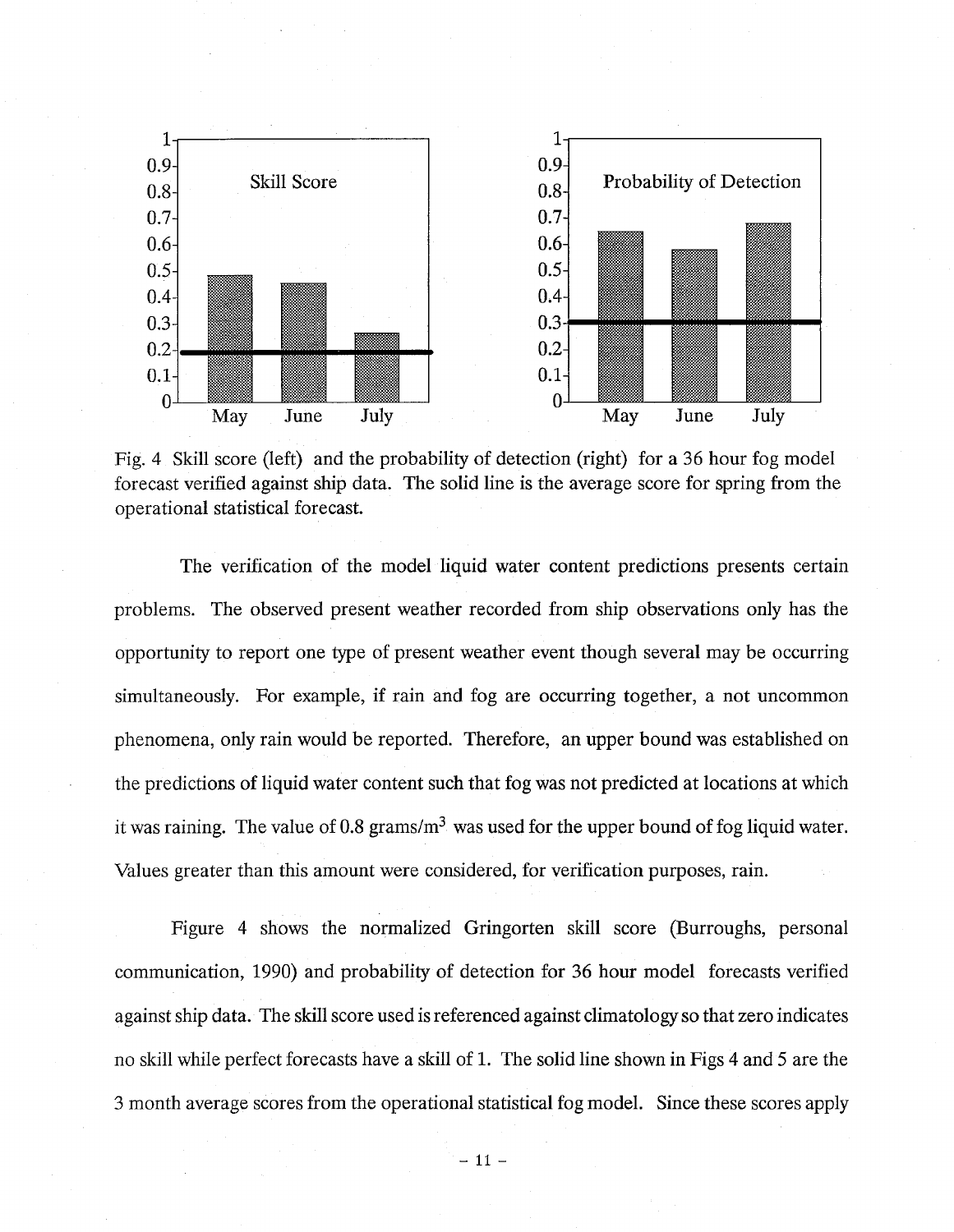to the entire North Atlantic ocean and were made with operational model output, not with "perfect forecasts", they are used only as a general reference. Some tests were made verifying the operational statistical system in the area used for the fog model forecasts. These scores (not shown) were even lower in that area than the solid lines indicate. This is not surprising because the statistical system is not well suited to coastal and off shore areas. The probability of detection is shown in Fig 4 (right). This indicates the number of correct forecasts of fog divided be the number of fog observations. A perfect score is 1. Current operations, as mentioned above, display a range of from 0.3 - 0.5 for the probability of detection.



Fig. 5 False alarm rate (left) and the threat score (right) for a 36 hour fog model forecast verified against ship data. The solid line is the average score for spring from the operational statistical forecast.

Figure 5 shows the false alarm rate and the threat score for the same forecasts as in Fig. 4. The false alarm rate is the number of times fog was forecast and did not occur divided by the number of times fog was forecast. Aperfect score for false alarm rate is zero. Although these scores may be considered high it should be noted that these statistics are based on individual ship reports which may or may not reflect the areal extent of fog. The Threat score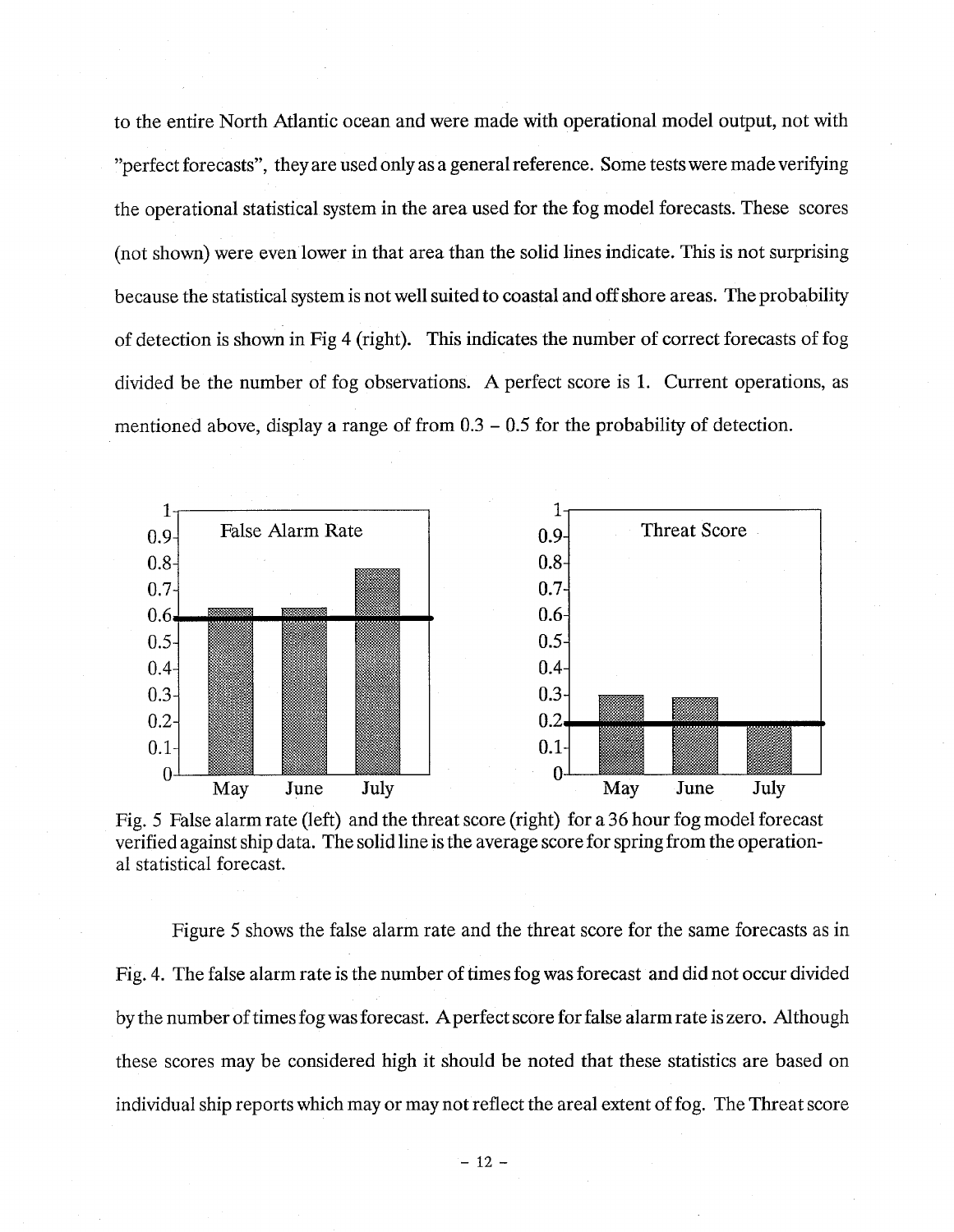is the number of correct forecasts (fog and no fog) divided by the total number of forecasts made with the number of no fog forecasts subtracted from the numerator and denominator. A perfect score would be 1.



Fig. 6 36hr Fog model prediction valid 12z, 10 May 89. The dashed box represents the approximate fog bound area forecast by the model.

The deterioration of scores in July may be attributed to the fact that there was little occurrence of fog in the model domain and many rain events which may have masked coincident fog events. A subjective evaluation of observations on individual days in July, including ship observations compared with model forecasts from surface synoptic charts (not many rai<br>of obse:<br>el foreca<br>-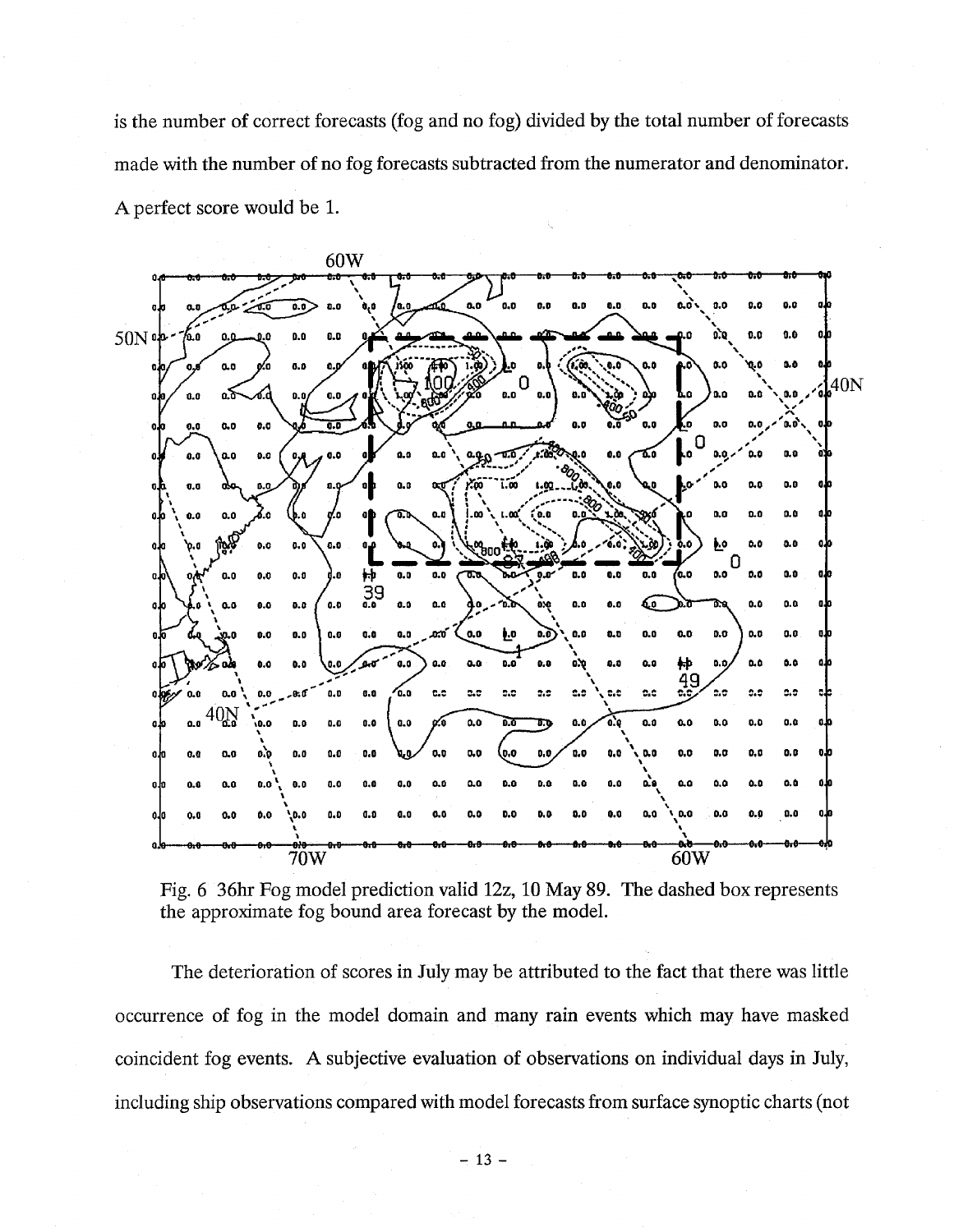shown), indicate that the fog model performance was similar to previous months. We suspect that the verification of fog occurrence was preempted by the requirement of vessels to report rain over fog.



Fig. 7 Surface Synoptic chart for 12z, 10 May 89. The dashed box represents the approximate fog bound area forecast by the model as shown in Fig. 6

Atypical 36 hour fog forecast is shown in Fig 6 valid 12z, 10 May 8. The solid contours in Fig 6 measure liquid water content every 0.04  $\text{gm/m}^3$ . The dash contours represent the areas where liquid water amounts exceeded 0.04 gm/m<sup>3</sup> and the assignment of a 1.0 or 0.0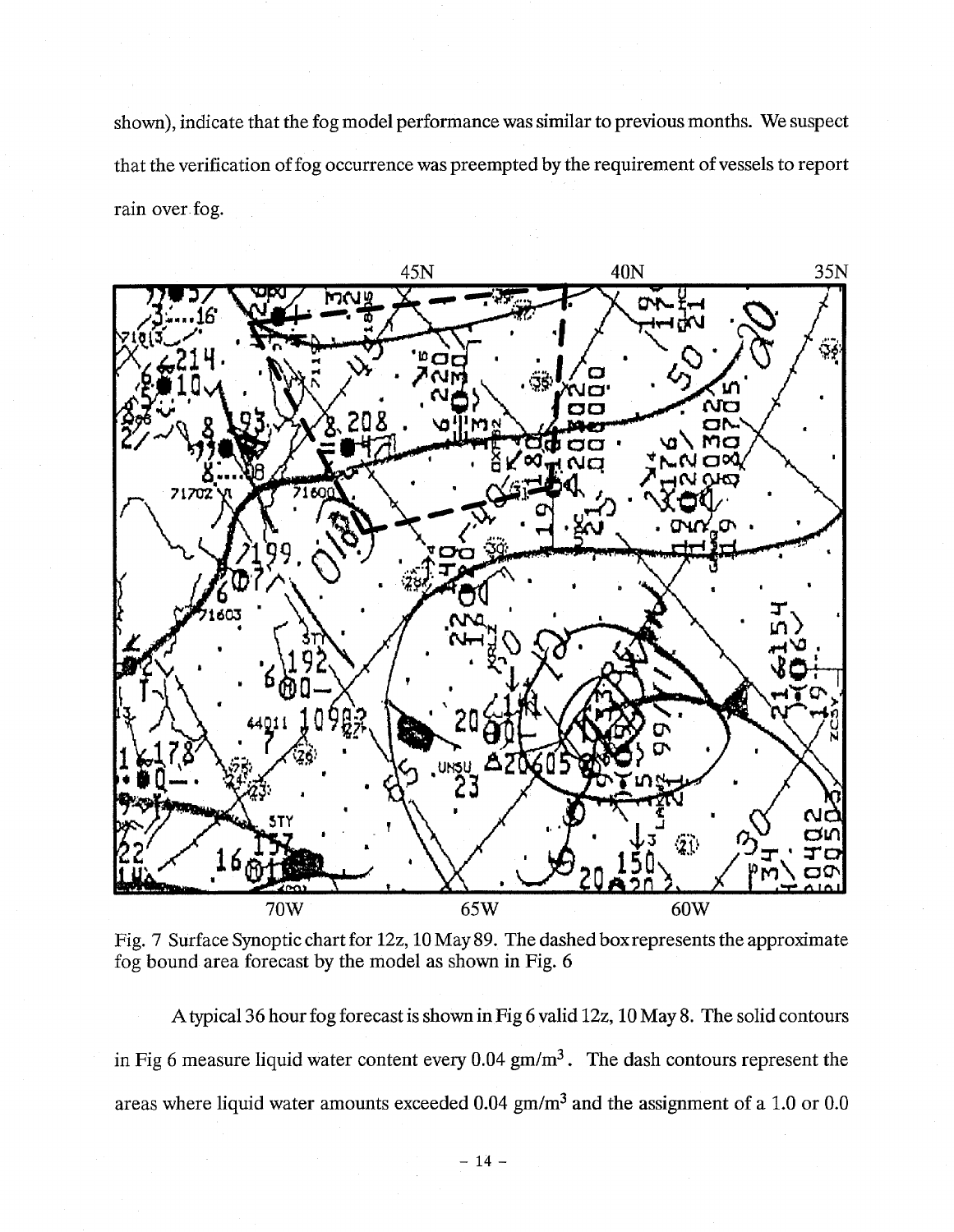to each model grid point on Fig 6, indicates a binary representation of fog and no fog respectively. The dashed box represents the approximate fog bound area forecast by the model. The verifying surface analysis is shown in Fig 7 including the re-mapped dashed box from Fig 6. The map projections differ, thus distorting the shape of the bounded area. The forecast fog bound area is shown to be in the vicinity of ships reporting fog and, when examined subjectively, would be considered useful by the marine forecaster. The individual ship reports, however, appear outside the fog model's fog bound regions, thus this forecast would score low on the skill measures shown in Figs. 4 and 5.

### **Conclusion**

In this study we have presented a relatively simple, partially diagnostic, boundary layer model designed specifically for forecasting marine advection fog. It uses MRF forecast fields as input and may be viewed as a value added adjunct. The model takes about a minute to run on the NMC Cray computer and accounts for fields not considered in detail in the NMC global or regional models, viz., boundary layer liquid water content. An evaluation of model forecasts over a 87 day period show that it is possible to produce useful objective forecasts of marine advection fog when the MRF model makes a good forecast. MRF model global predictions correlate better than .9 with verification at 48 hour forecasts so it is expected that the fog model forecasts will not degrade significantly when MRF forecasts are used to update the boundaries. It is also expected that improved model forecasts will result from the inclusion of radiation physics and a more complex fog droplet fallout scheme for water droplet depletion.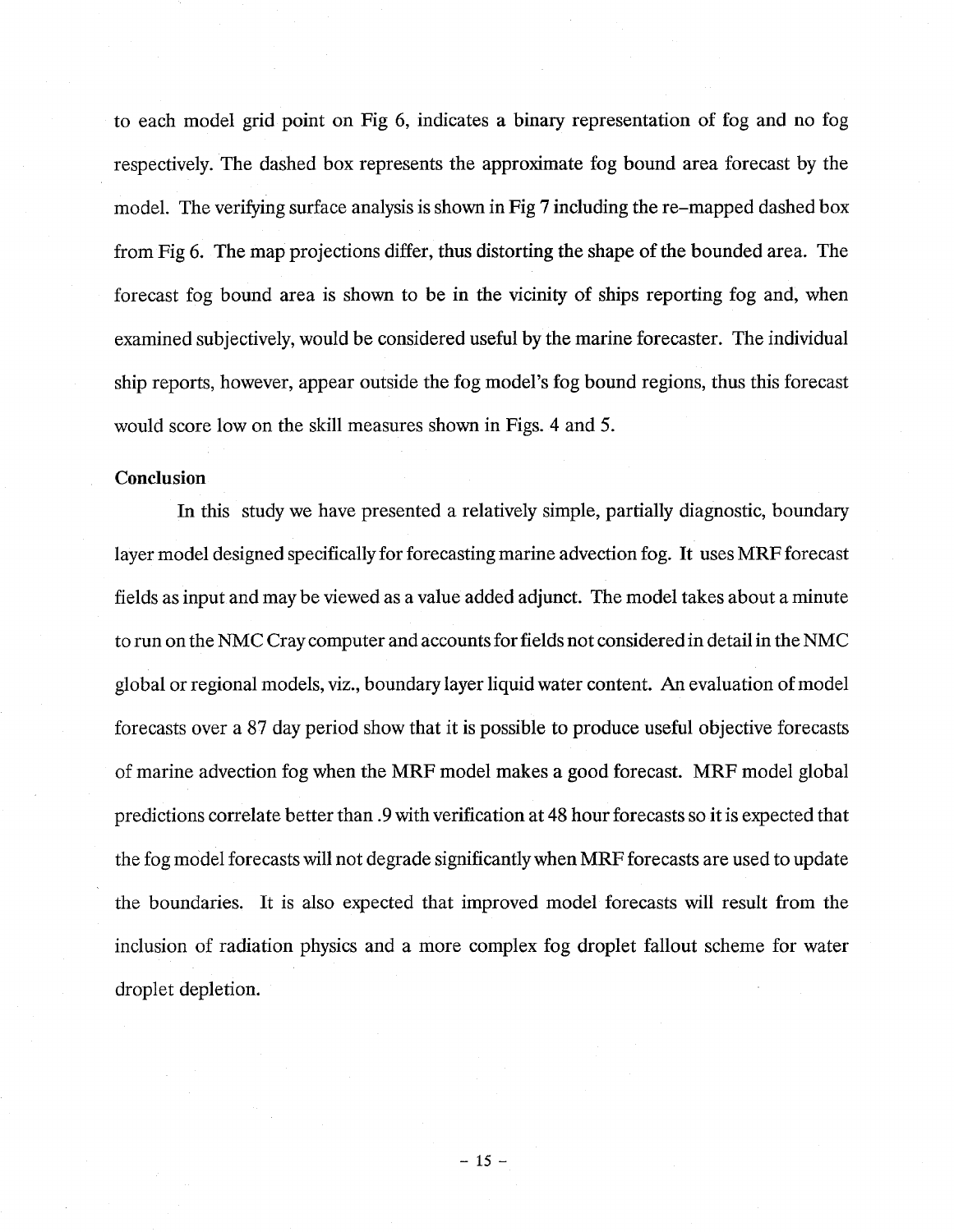# **Acknowledgments**

The authors wish to acknowledge L. Burroughs for his valuable contribution to the verification of the fog model forecasts and D. B. Rao for stimulating discussions and helpful suggestions. We also thank V. Gerald for supplying the archive tape of ship data.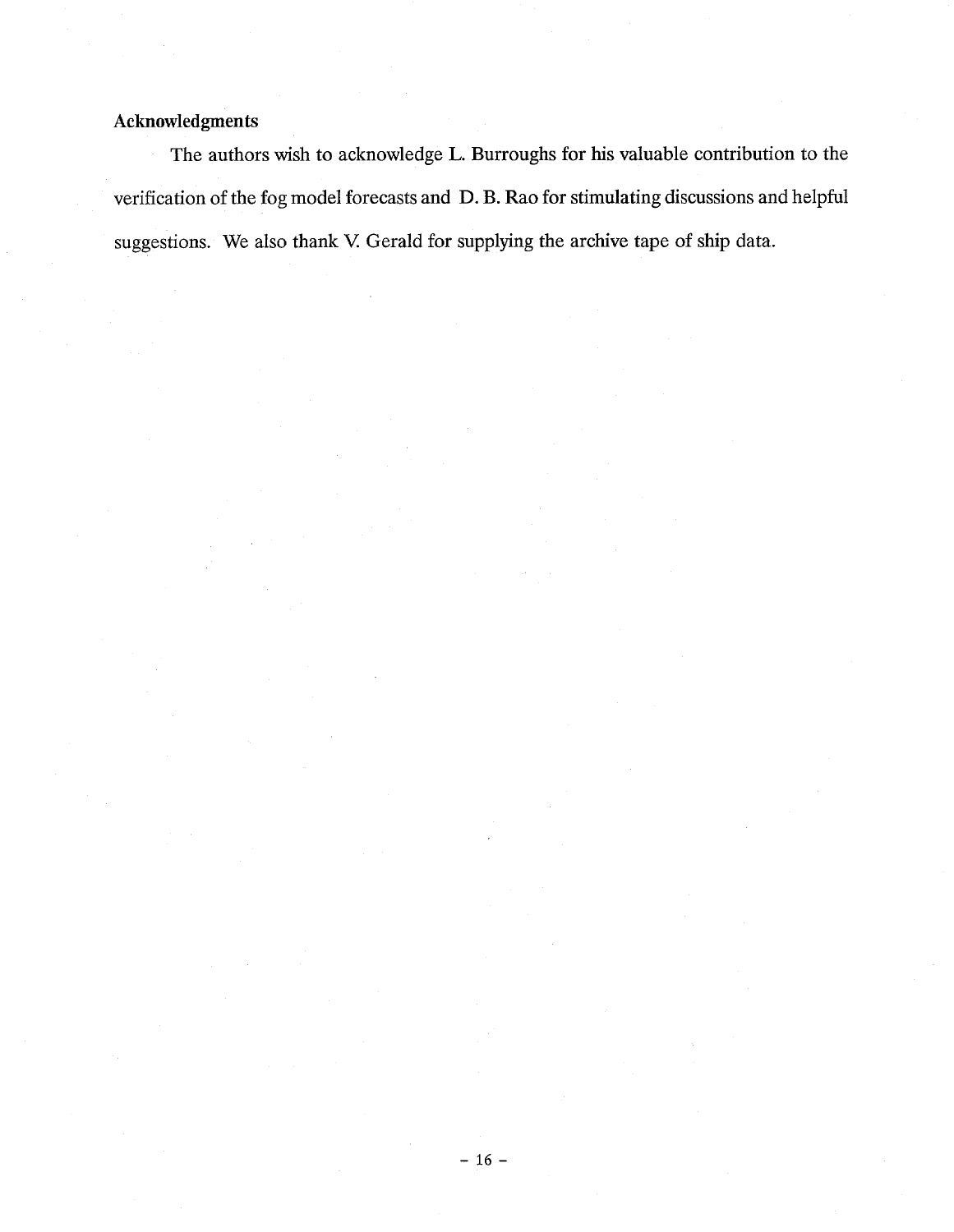#### **References**

- Barker, E. H., 1973; Oceanic fog, a Numerical Study., *ENVPREDRSCHFAC Tech. paper No. 6-73,* Naval Postgraduate School, Monterey, CA 65pp.
- Blackadar, A. K., 1962: The vertical distribution of wind and turbulent exchange in a neutral atmosphere. *J. of Geoophy. Res.*, 67 (8), pp. 3095–3102
- Burroughs, L. D., 1989: Forecasting open ocean fog and visibility. *Proceedings 11th Conference on Probability and Statistics,* October 1-5, Monterey, CA, pp 45-49.
- Dye C. H., and L. L. Morone, 1985: Evolution of the National Meteorological Center Global Data Assimilation System: January 1982, December 1983., *Mon. Wea. Rev,* 113, pp 304-318.
- Feit, D. M., 1972: A study of numerical simulation of maritime fog., *ENVPREDRSCHFAC Tech. Paper, No. 13-72,* Naval Postgraduate School, Monterey, CA, 46pp.
- Fisher, E. L. and P. Caplan, 1963: An experiment in numerical predictions of fog and stratus., *J ofAtmos. Sci,* 20, pp 425-437
- Gandin, L. S., 1963: *Objective Analysis of Meteorological Fields.* Gidrometeorologicheskoe Izdatel'stvo, Leningrad. Translated from Rusian, Isreal Program for Scientific Translations, 1965, 242pp.

George, J. J., 1960: *Weather forecasting for aeronautics.,* New York, Academic Press.

- NMC Development Division, Staff document, 1988: *Documentation of the research version of the NMC Medium Range Forecatsting model.,* 350pp.
- Pettersen, S., 1939: Some aspects of formation and dissipation of fog., *Geof. Publ. Norw. Acc. of Sci.,* **12,** no. 10.